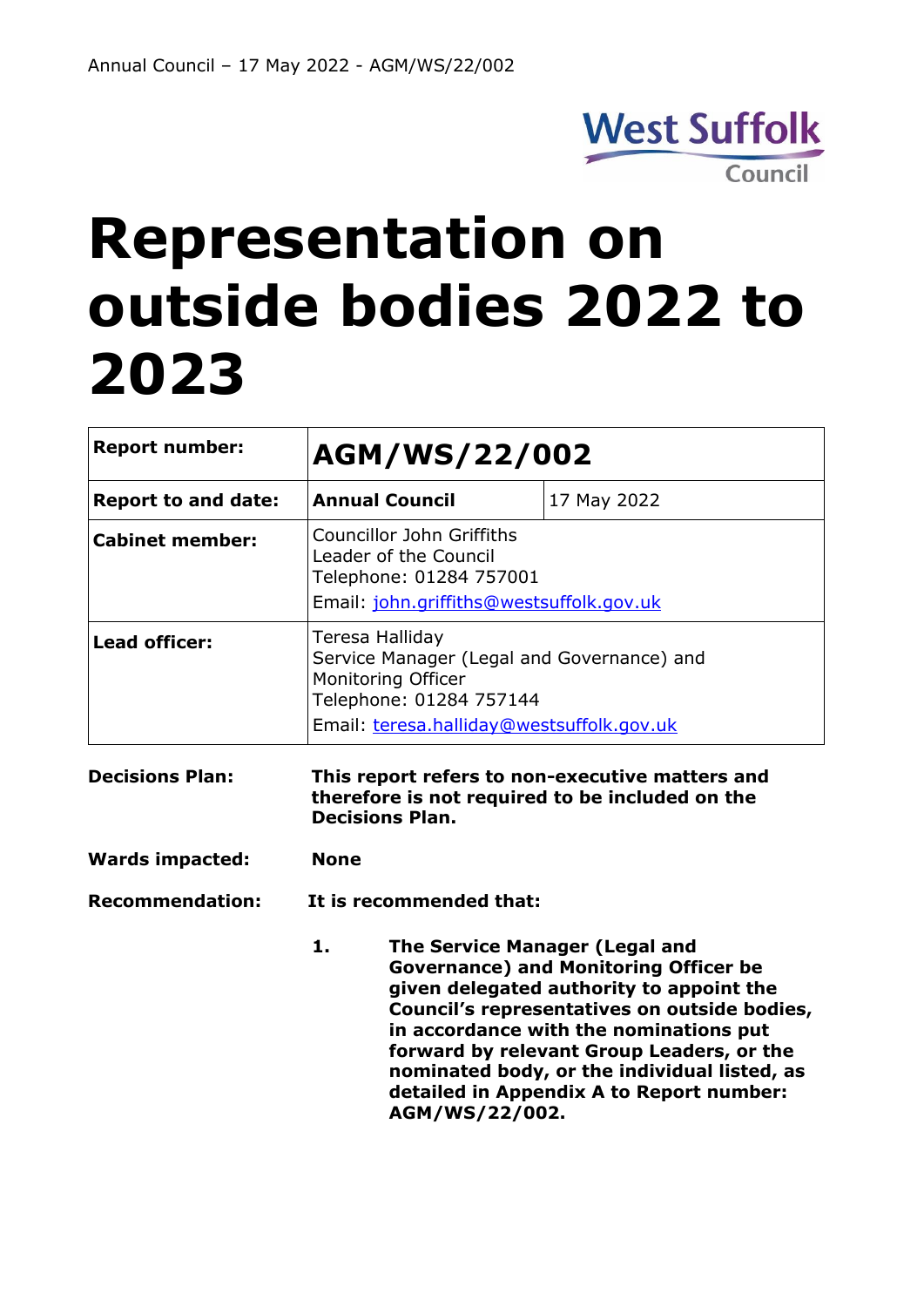- **2. Where no representative is nominated, the Service Manager (Legal and Governance) and Monitoring Officer be given delegated authority to seek nominations from other bodies and individuals, to be approved by Council in due course.**
- **3. The Council notes that where the outside organisation is discharging executive functions, or the Council is an observer on an organisation, these appointments will be made by Cabinet.**
- **4. The Council notes that it is intended to continue to review representation on outside bodies to ensure that it remains beneficial for the organisation and for the Council.**
- **5. The Council notes that the nominations to the Suffolk County Council Health Scrutiny Committee, be proposed by the Overview and Scrutiny Committee, for subsequent confirmation by Council.**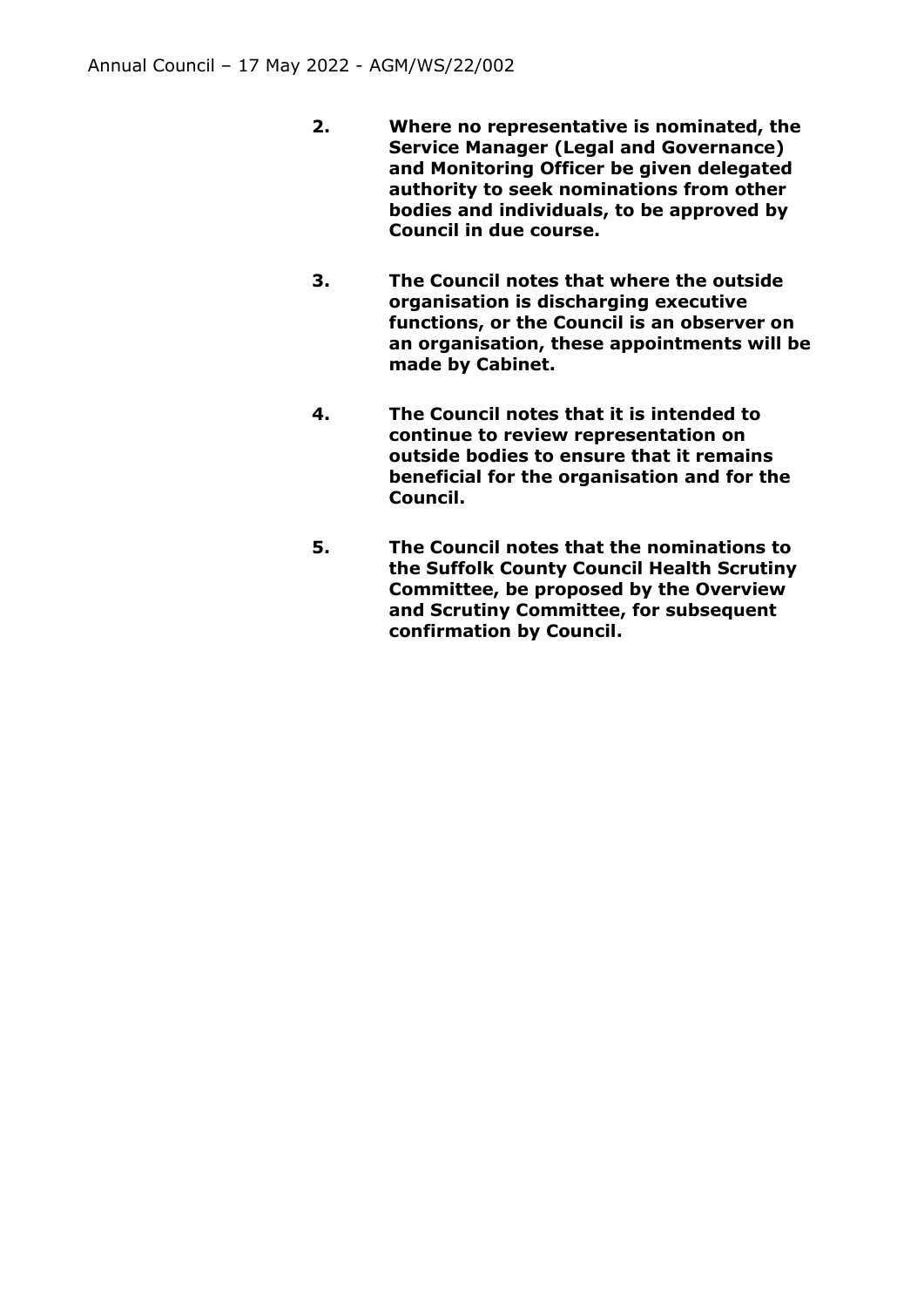#### **1. Context to this report**

- 1.1 The Constitution requires that at each Annual Meeting, the Council reviews its representation on outside bodies (except where the appointment is made by another body, such as Cabinet).
- 1.2 The Council appoints to a wide range of outside bodies, from very local bodies where a local member is usually appointed, to national and regional bodies on which the Council is usually represented by the Leader or relevant portfolio holder. Councillors can also serve a variety of roles; some are simply observers to the organisation, in other cases councillors are a company director or charity trustee.

#### **2. Proposals within this report**

- 2.1 The current list of outside body appointments, along with the Council's nominated representative, is included at Appendix A.
- 2.2 Following the election in 2019, a comprehensive process was undertaken to review the Council's representation with all members having opportunity to submit to their Group Leader if they would like to serve on outside bodies. Based on these nominations, the Monitoring Officer then confirmed the appointments.
- 2.3 As Appendix A highlights, there are a small number of vacancies at this time, and there may also be cases where councillors or Group Leaders wish to review appointments. As a result, it is proposed that following the Annual Council meeting, the Monitoring Officer has delegated authority to confirm appointments following consultation with the Group Leaders. It is expected that in most cases the current appointment would continue. In the event that no consensus can be reached, then any appointments will be referred to the next meeting of Council.
- 2.4 In addition, it is also proposed that if there is no nomination amongst members to an outside body, the Monitoring Officer has delegated authority to seek nominations from another body or individuals in order to obtain a nominee; and that the Overview and Scrutiny Committee will continue to have authority to put forward representation on the Health Scrutiny Committee.

# **3. Alternative options that have been considered**

3.1 The process of delegating the Monitoring Officer authority to make appointment on the nominations of Group Leaders ensures that appointments can be made efficiently to outside bodies.